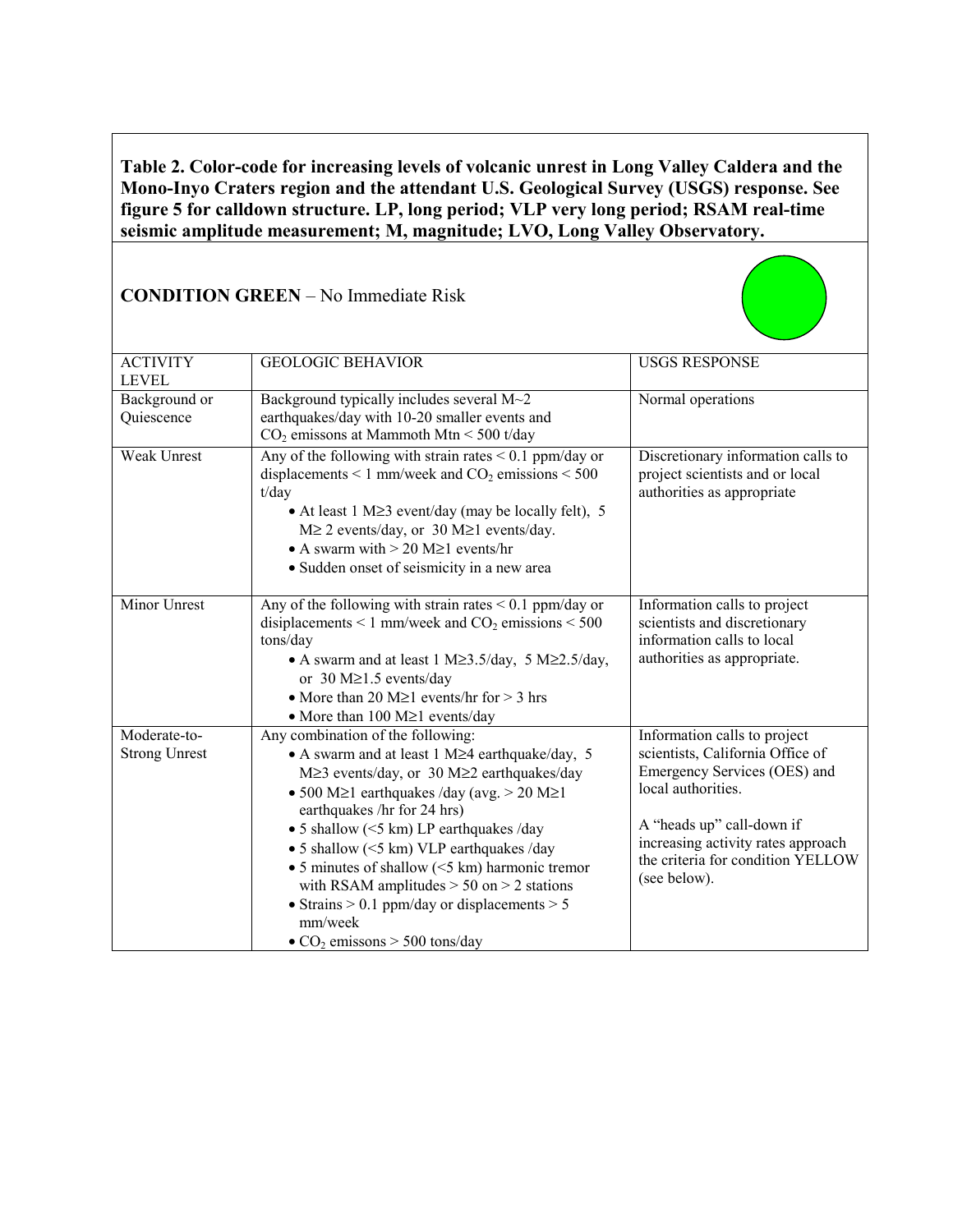| Table 2.–Continued.                                                                  |                                                                                                                                                                                                                                                                                                                                                                                                                                                                                                                                                                                                                                                                                                                                                                                              |                                                                                                                                                                                                                                                                                                                                                                                       |  |  |
|--------------------------------------------------------------------------------------|----------------------------------------------------------------------------------------------------------------------------------------------------------------------------------------------------------------------------------------------------------------------------------------------------------------------------------------------------------------------------------------------------------------------------------------------------------------------------------------------------------------------------------------------------------------------------------------------------------------------------------------------------------------------------------------------------------------------------------------------------------------------------------------------|---------------------------------------------------------------------------------------------------------------------------------------------------------------------------------------------------------------------------------------------------------------------------------------------------------------------------------------------------------------------------------------|--|--|
| <b>CONDITION YELLOW (WATCH)</b>                                                      |                                                                                                                                                                                                                                                                                                                                                                                                                                                                                                                                                                                                                                                                                                                                                                                              |                                                                                                                                                                                                                                                                                                                                                                                       |  |  |
| <b>ACTIVITY</b><br><b>LEVEL</b>                                                      | <b>GEOLOGIC BEHAVIOR</b>                                                                                                                                                                                                                                                                                                                                                                                                                                                                                                                                                                                                                                                                                                                                                                     | <b>USGS RESPONSE</b>                                                                                                                                                                                                                                                                                                                                                                  |  |  |
| <b>Intense Unrest</b>                                                                | A swarm and $\geq 1$ M $\geq$ 5, $>$ 5 M $\geq$ 4, or $>$ 30 M $\geq$ 3 events/day<br>OR.<br>Average strain rates of $> 1$ ppm/day or displacements of<br>$>$ 5 mm/day on 3 or more instruments sustained for $>$ 48<br>hrs<br>AND any of the following:<br>• A swarm with $> 60$ M $\geq 1$ events/hr for $> 8$ hrs or<br>$>500$ events/8 hrs<br>• A swarm with $> 1000$ M $\geq$ 1 events/day (avg $> 40$<br>events/hr for 24 hrs)<br>• Shallow ( $\leq$ 5 km) harmonic tremor with duration $>$<br>10 minutes and RSAM amplitudes > 50 on > 2<br>stations<br>$\bullet$ > 5 shallow (<5 km) M $\geq$ 1 LP earthquakes/hr for ><br>4 hrs.<br>$\bullet$ > 5-10 shallow (<5 km) VLP events/day<br>• Sustained $CO_2$ emission rates > 1,000 t/day<br>AND/OR $SO_2$ emission rates > 100 t/day | Call-down notification of change to<br>condition YELLOW<br><b>EVENT RESPONSE</b><br>Implement LVO EVENT<br>$\bullet$<br><b>RESPONSE</b> structure<br>(Figure 10)<br>Establish LVO field office<br>in Mammoth Lakes<br>Establish LVO backup field<br>office in Bridgeport<br>A "heads-up" call-down if activity<br>looks as though it is rapidly evolving<br>toward a condition ORANGE |  |  |
| <b>CONDITION ORANGE (WARNING)</b>                                                    |                                                                                                                                                                                                                                                                                                                                                                                                                                                                                                                                                                                                                                                                                                                                                                                              |                                                                                                                                                                                                                                                                                                                                                                                       |  |  |
| <b>ACTIVITY</b><br><b>LEVEL</b>                                                      | <b>GEOLOGIC BEHAVIOR</b>                                                                                                                                                                                                                                                                                                                                                                                                                                                                                                                                                                                                                                                                                                                                                                     | <b>USGS RESPONSE</b>                                                                                                                                                                                                                                                                                                                                                                  |  |  |
| Accelerating<br>Intense Unrest:<br><b>ERUPTION</b><br>LIKELY within<br>hours to days | Average strain rates of $> 10$ ppm/day or displacements of<br>$> 50$ mm/day on 3 or more sustained for 24 hours<br>AND any of the following:<br>> 10 shallow (< 5 km) LP earthquakes/hr for ><br>3 hrs.<br>Tens of shallow $(< 5 \text{ km})$ VLP events per day<br>$\bullet$<br>Shallow $(<5$ km) harmonic tremor with duration<br>$\bullet$<br>$> 1$ hr and RSAM amplitudes $> 100$ on $> 2$<br>stations<br>A swarm with $> 15$ M $> 2.5$ earthquakes/hr<br>$\bullet$<br>sustained for $> 6$ hrs (locally felt earthquakes<br>every 4 to 5 minutes)<br>Sustained $CO2$ emission rates > 10,000 t/day<br>$\bullet$<br>AND/OR SO <sub>2</sub> emission rates $> 1,000$ t/day                                                                                                                 | Call-down notification of change to<br>condition ORANGE.<br>EVENT RESPONSE (If not already<br>in effect under condition YELLOW)<br>Implement LVO EVENT<br>$\bullet$<br><b>RESPONSE</b> structure<br>(Figure 10)<br>Establish LVO field office<br>$\bullet$<br>in Mammoth Lakes<br>Establish LVO backup field<br>$\bullet$<br>office in Bridgeport                                     |  |  |